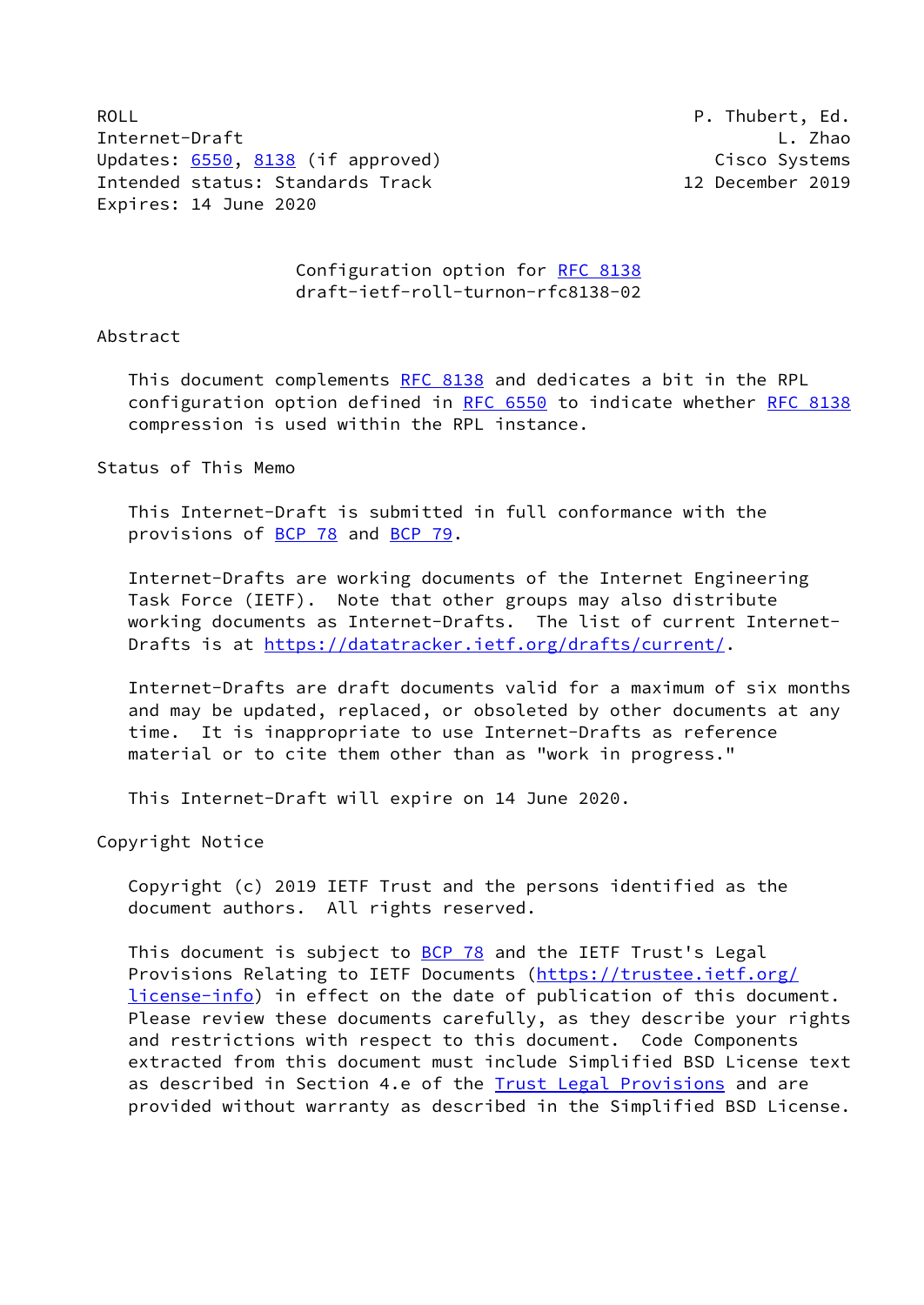<span id="page-1-1"></span>Internet-Draft Enabling [RFC 8138](https://datatracker.ietf.org/doc/pdf/rfc8138) December 2019

# Table of Contents

|                                            | $\overline{2}$ |
|--------------------------------------------|----------------|
|                                            | $\overline{2}$ |
| 3.                                         | $\overline{2}$ |
| 4.                                         | $\overline{3}$ |
| 5.                                         | $\overline{3}$ |
| Inconsistent State While Migrating<br>5.1. | $\overline{4}$ |
| 5.2. Single Instance Scenario              | $\sqrt{5}$     |
| 5.3. Double Instance Scenario              | 6              |
|                                            | 6              |
| 6.                                         | 6              |
|                                            | $\mathbf{Z}$   |
| 8.                                         | $\mathbf{Z}$   |
| 9.                                         | $\mathbf{I}$   |
|                                            | $\mathbf{Z}$   |
| Authors' Addresses                         | 8              |

# <span id="page-1-0"></span>[1](#page-1-0). Introduction

The transition to [[RFC8138](https://datatracker.ietf.org/doc/pdf/rfc8138)] in a network can only be done when all nodes support the specification. In a mixed case with both [RFC8138](https://datatracker.ietf.org/doc/pdf/rfc8138)-capable and non-capable nodes, the compression should be turned off.

This document complements [RFC 8138](https://datatracker.ietf.org/doc/pdf/rfc8138) and dedicates a bit in the RPL configuration option to indicate whether [RFC 8138](https://datatracker.ietf.org/doc/pdf/rfc8138) compression should be used within the RPL instance. When the bit is not set, source nodes that support [RFC 8138](https://datatracker.ietf.org/doc/pdf/rfc8138) should refrain from using the compression unless the information is superseded by configuration.

# <span id="page-1-2"></span>[2](#page-1-2). [BCP 14](https://datatracker.ietf.org/doc/pdf/bcp14)

 The key words "MUST", "MUST NOT", "REQUIRED", "SHALL", "SHALL NOT", "SHOULD", "SHOULD NOT", "RECOMMENDED", "NOT RECOMMENDED", "MAY", and "OPTIONAL" in this document are to be interpreted as described in [BCP](https://datatracker.ietf.org/doc/pdf/bcp14) [14](https://datatracker.ietf.org/doc/pdf/bcp14) [[RFC2119\]](https://datatracker.ietf.org/doc/pdf/rfc2119) [RFC8174] when, and only when, they appear in all capitals, as shown here.

### <span id="page-1-3"></span>[3](#page-1-3). Updating [RFC 6550](https://datatracker.ietf.org/doc/pdf/rfc6550)

 RPL defines a configuration option that is registered to IANA in section [20.14. of \[RFC6550\]](https://datatracker.ietf.org/doc/pdf/rfc6550#section-20.14). This specification defines a new flag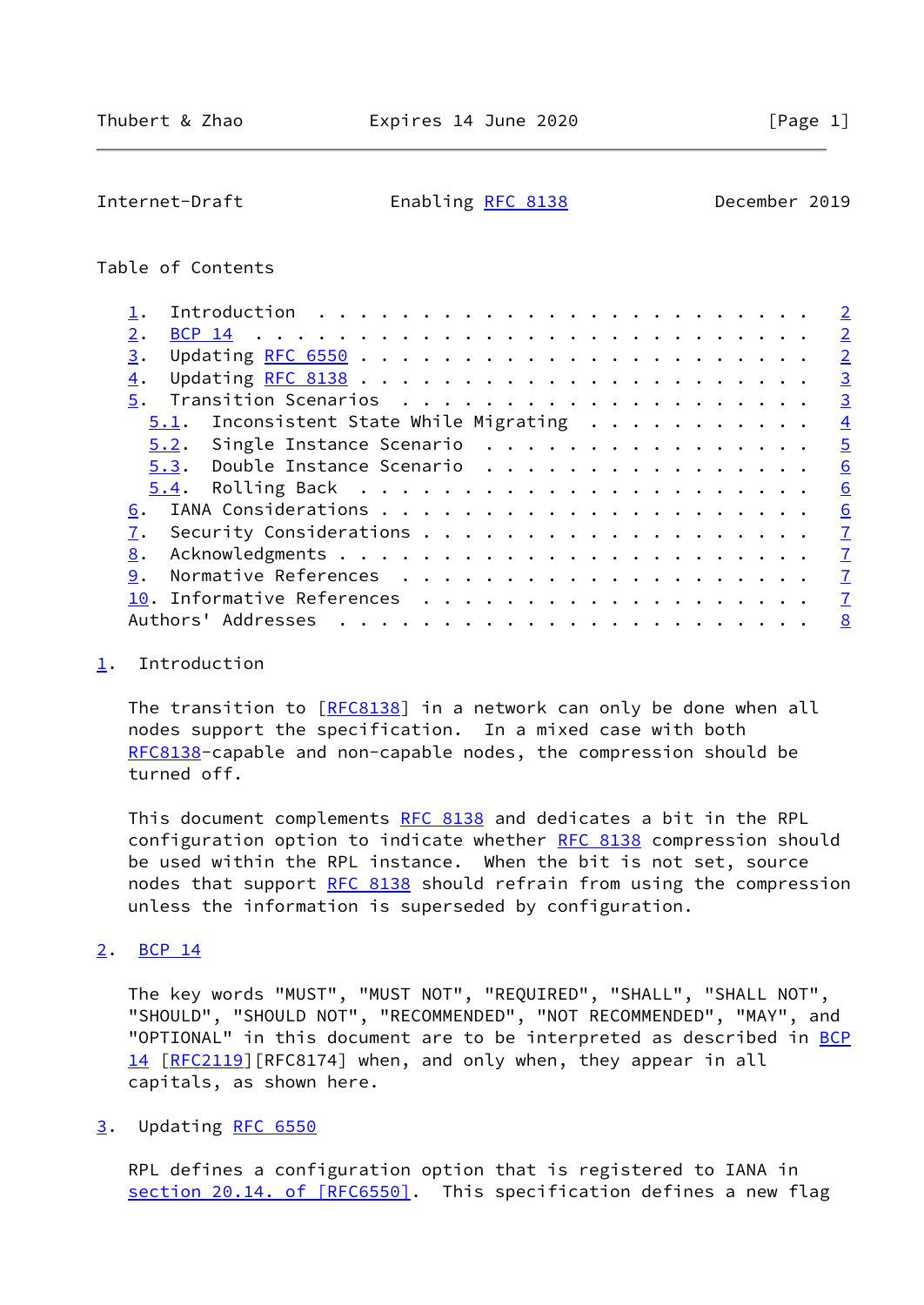"Enable [RFC8138](https://datatracker.ietf.org/doc/pdf/rfc8138) Compression" (T) that is encoded in one of the reserved control bits in the option. The new flag is set to turn on the use of the compression of RPL artifacts with [RFC 8138](https://datatracker.ietf.org/doc/pdf/rfc8138). The bit position of the "T" flag is indicated in **Section 6.** 

| Thubert & Zhao | Expires 14 June 2020 | [Page 2] |
|----------------|----------------------|----------|
|                |                      |          |

<span id="page-2-1"></span>

Internet-Draft Enabling [RFC 8138](https://datatracker.ietf.org/doc/pdf/rfc8138) December 2019

Section [6.3.1. of \[RFC6550\]](https://datatracker.ietf.org/doc/pdf/rfc6550#section-6.3.1) defines a 3-bit Mode of Operation (MOP) in the DIO Base Object. The new "T" flag is defined only for MOP value between 0 to 6. For a MOP value of 7 or above, the flag MAY indicate something different and MUST NOT be interpreted as "Enable [RFC8138](https://datatracker.ietf.org/doc/pdf/rfc8138) Compression" unless the specification of the MOP indicates to do so.

<span id="page-2-0"></span>[4](#page-2-0). Updating [RFC 8138](https://datatracker.ietf.org/doc/pdf/rfc8138)

 This document specifies controls that enable and disable the use of the [\[RFC8138](https://datatracker.ietf.org/doc/pdf/rfc8138)] compression in a RPL Instance. Arguably, this could have been done in [[RFC8138](https://datatracker.ietf.org/doc/pdf/rfc8138)] itself.

 A node that supports this specification SHOULD source packets in the compressed form using [[RFC8138](https://datatracker.ietf.org/doc/pdf/rfc8138)] if the new "T" flag is set in the RPL configuration option from its parents. Failure to do so will result in larger packets, yields higher risks of loss and may cause a fragmentation.

 A node that supports this specification SHOULD refrain from sourcing packets in the compressed form using [\[RFC8138](https://datatracker.ietf.org/doc/pdf/rfc8138)] if the "T" flag is reset. This behaviour can be overridden by a configuration of the node in order to cope with intermediate implementations of the root that support [\[RFC8138](https://datatracker.ietf.org/doc/pdf/rfc8138)] but not this specification and cannot set the "T" flag.

The decision of using [RFC 8138](https://datatracker.ietf.org/doc/pdf/rfc8138) to compress a packet is made at the source depending on its capabilities and its knowledge of the state of the "T" flag. A router MUST forward the packet in the form that the source used, either compressed or uncompressed. A router that encapsulates a packet is the source of the resulting packet and the rules above apply to it in that case.

<span id="page-2-2"></span>[5](#page-2-2). Transition Scenarios

A node that supports [\[RFC8138](https://datatracker.ietf.org/doc/pdf/rfc8138)] but not this specification can only be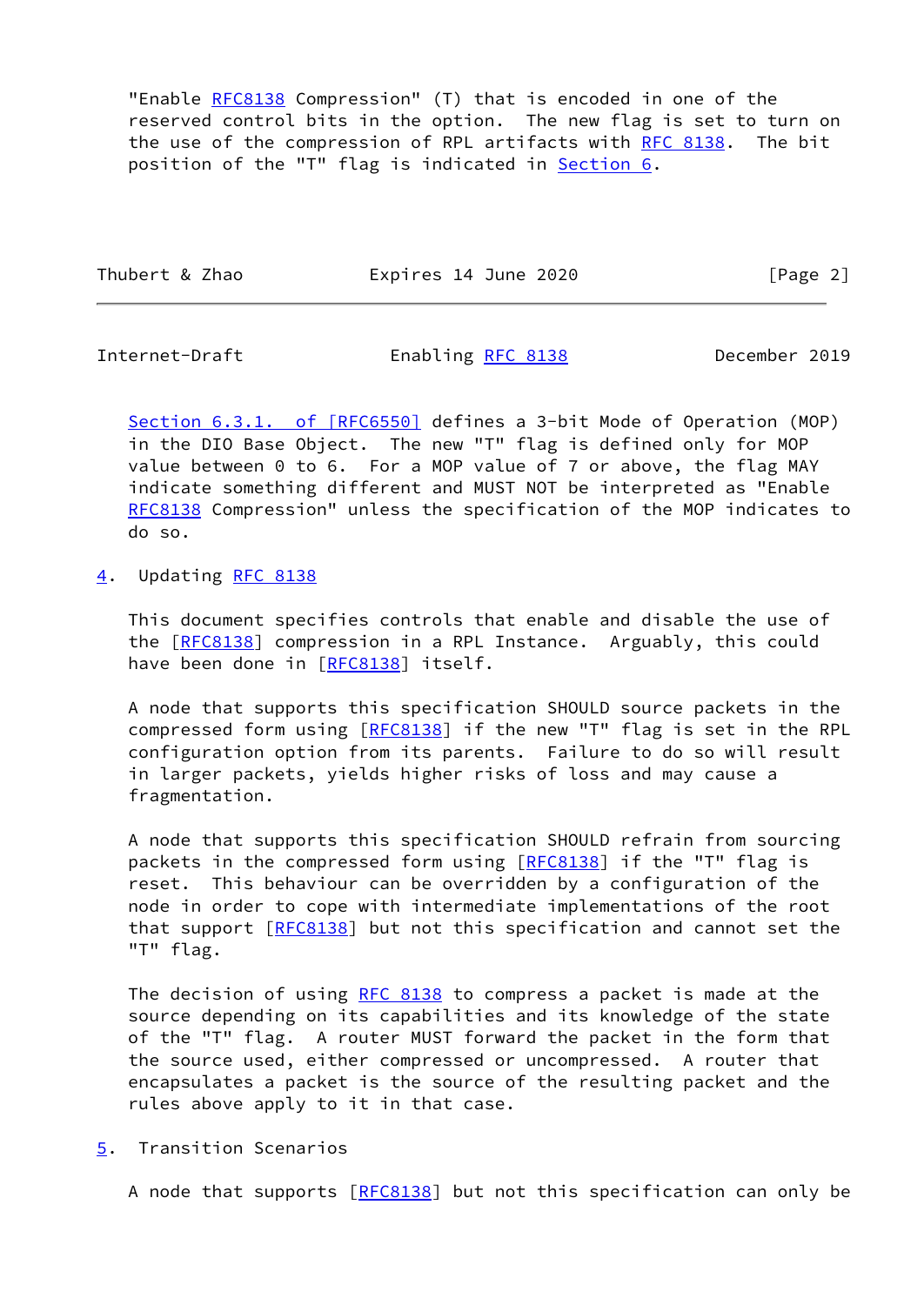used in an homogeneous network and an upgrade requires a "flag day" where all nodes are updated and then the network is rebooted with implicitely [RFC 8138](https://datatracker.ietf.org/doc/pdf/rfc8138) compression turned on with the "T" flag set on.

 A node that supports this specification can work in a network with [RFC 8138](https://datatracker.ietf.org/doc/pdf/rfc8138) compression turned on or off with the "T" flag set accordingly and in a network in transition from off to on or on to off (see [Section 5.1](#page-4-0)).

A node that does not support  $[REC8138]$  can interoperate with a node that supports this specification in a network with [RFC 8138](https://datatracker.ietf.org/doc/pdf/rfc8138) compression turned off. But it cannot forward compressed packets and

| Thubert & Zhao<br>Expires 14 June 2020 | [Page 3] |
|----------------------------------------|----------|
|----------------------------------------|----------|

<span id="page-3-0"></span>Internet-Draft Enabling [RFC 8138](https://datatracker.ietf.org/doc/pdf/rfc8138) December 2019

therefore it cannot act as a router in a network with [RFC 8138](https://datatracker.ietf.org/doc/pdf/rfc8138) compression turned on. It may remain connected to that network as a leaf and generate uncompressed packets as long as imcoming packets are decapsulated by the parent and delivered in uncompressed form.

 [RFC6550] states that "Nodes other than the DODAG root MUST NOT modify this information when propagating the DODAG Configuration option". In other words, the configuration option is a way for the root to configure the LLN nodes but it cannot be used by a parent to advertise its capabilities down the DODAG. It results whether a parent supports [RFC 8138](https://datatracker.ietf.org/doc/pdf/rfc8138) is not known by the child with the current level of specifications, and a child cannot favor a parent based on a particular support.

Sections  $8.5$  and  $9.2$  of  $[REC6550]$  also suggests that a RPL-aware node may attach to a DODAG as a leaf node only, e.g., when a node does not support the Mode of Operation of a RPL Instance, the Objective Function (OF) as indicated by the Objective Code Point (OCP) or some other parameters in the configuration option. But the node is also free to refrain from joining an Instance when a parameter is not suitable. This means that changing the OCP in a DODAG can be used to force nodes that do not support a particular feature to join as leaf only. This specification reiterates that a node that is configured to operate in an Instance but does not support a value for a known parameter that is mandatory for routing MUST NOT operate as a router but MAY still joins as a leaf. Note that a legacy node will not recognize when a reserved field is now used and will not turn to a leaf when that happens.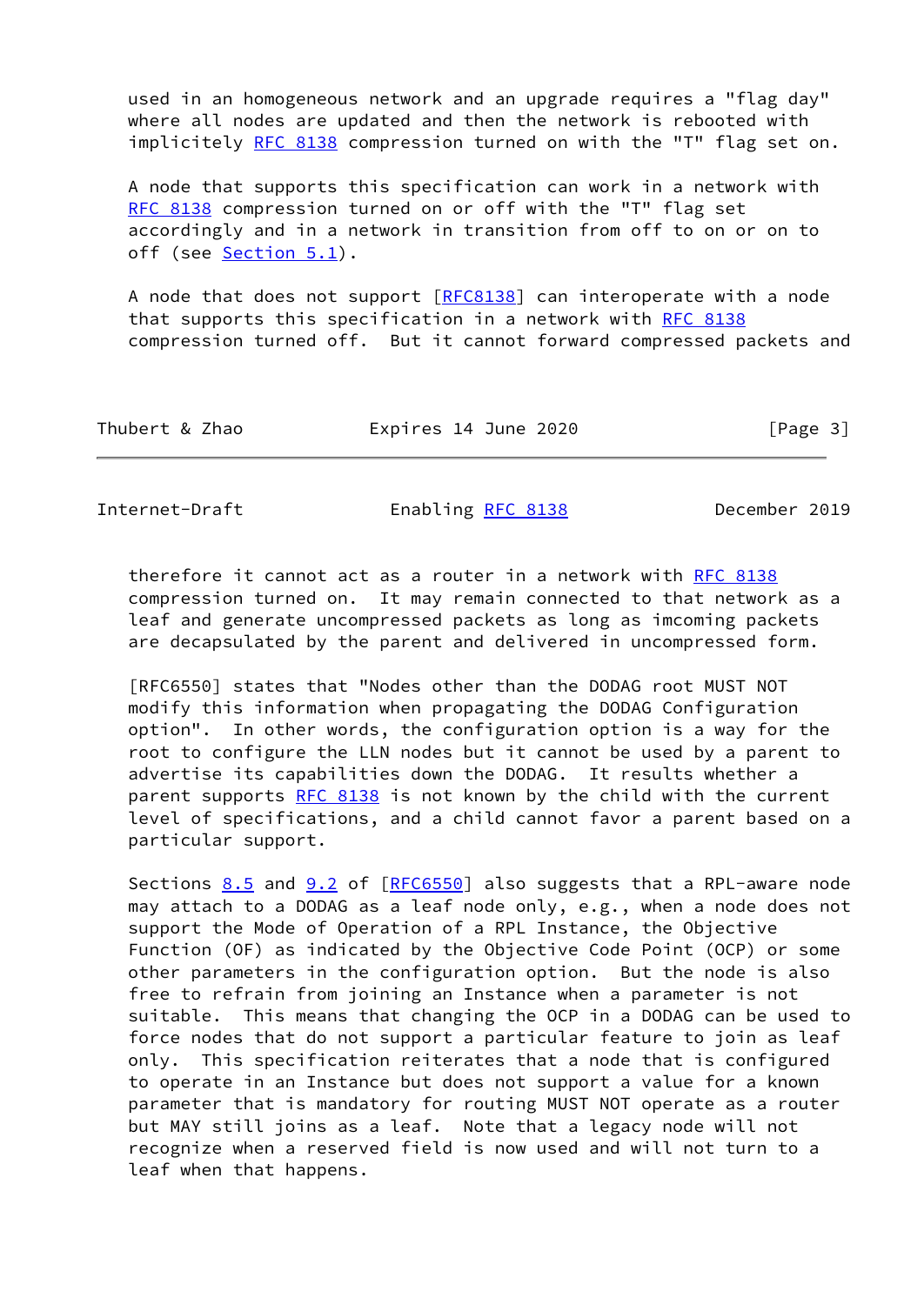The intent for this specification is to perform a migration once and for all without the need for a flag day. In particular it is not the intention to undo the setting of the "T" flag, and though it is possible to roll back (see [Section 5.4](#page-6-0)), adding nodes that do not support [\[RFC8138](https://datatracker.ietf.org/doc/pdf/rfc8138)] after a roll back may be problematic if the roll back is not fully complete (see caveats in [Section 5.2](#page-4-1)).

<span id="page-4-0"></span>[5.1](#page-4-0). Inconsistent State While Migrating

When the "T" flag is turned on in the configuration option by the root, the information slowly percolates through the DODAG as the DIO gets propagated. Some nodes will see the flag and start sourcing packets in the compressed form while other nodes in the same instance are still not aware of it. Conversely, in non-storing mode, the root will start using [RFC 8138](https://datatracker.ietf.org/doc/pdf/rfc8138) with a SRH-6LoRH that routes all the way to the last router or possibly to the leaf, if the leaf supports [RFC](https://datatracker.ietf.org/doc/pdf/rfc8138) [8138](https://datatracker.ietf.org/doc/pdf/rfc8138).

Thubert & Zhao **Expires 14 June 2020** [Page 4]

<span id="page-4-2"></span>Internet-Draft Enabling [RFC 8138](https://datatracker.ietf.org/doc/pdf/rfc8138) December 2019

 This is why it is required that all the routers in the Instance support [\[RFC8138](https://datatracker.ietf.org/doc/pdf/rfc8138)] at the time of the switch, and all nodes that do not support [\[RFC8138](https://datatracker.ietf.org/doc/pdf/rfc8138)] only operate as leaves.

 Setting the "T" flag is ultimately the responsibility of the network administrator. In a case of upgrading a network to turn the compression on, the network SHOULD be operated with the "T" flag reset until all targeted nodes are upgraded to support this specification. [Section 5.2](#page-4-1) and [Section 5.3](#page-5-0) provide possible transition scenarios where this can be enforced.

#### <span id="page-4-1"></span>[5.2](#page-4-1). Single Instance Scenario

In a single instance scenario, nodes that support [RFC 8138](https://datatracker.ietf.org/doc/pdf/rfc8138) are configured with a new OCP, that may use the same OF operation or a variation of it. when it finally sets the "T" flag, the root also migrates to the new OCP. As a result, nodes that do not support [RFC](https://datatracker.ietf.org/doc/pdf/rfc8138) [8138](https://datatracker.ietf.org/doc/pdf/rfc8138) join as leaves and do not forward packets anymore. The leaves generate packets without compression. The parents - which supports [RFC 8138](https://datatracker.ietf.org/doc/pdf/rfc8138) - may encapsulate the packets using [RFC 8138](https://datatracker.ietf.org/doc/pdf/rfc8138) if needed. The other way around, the root encapsulates packets to the leaves all the way to the parent, which decapsulates and distribute the uncompresses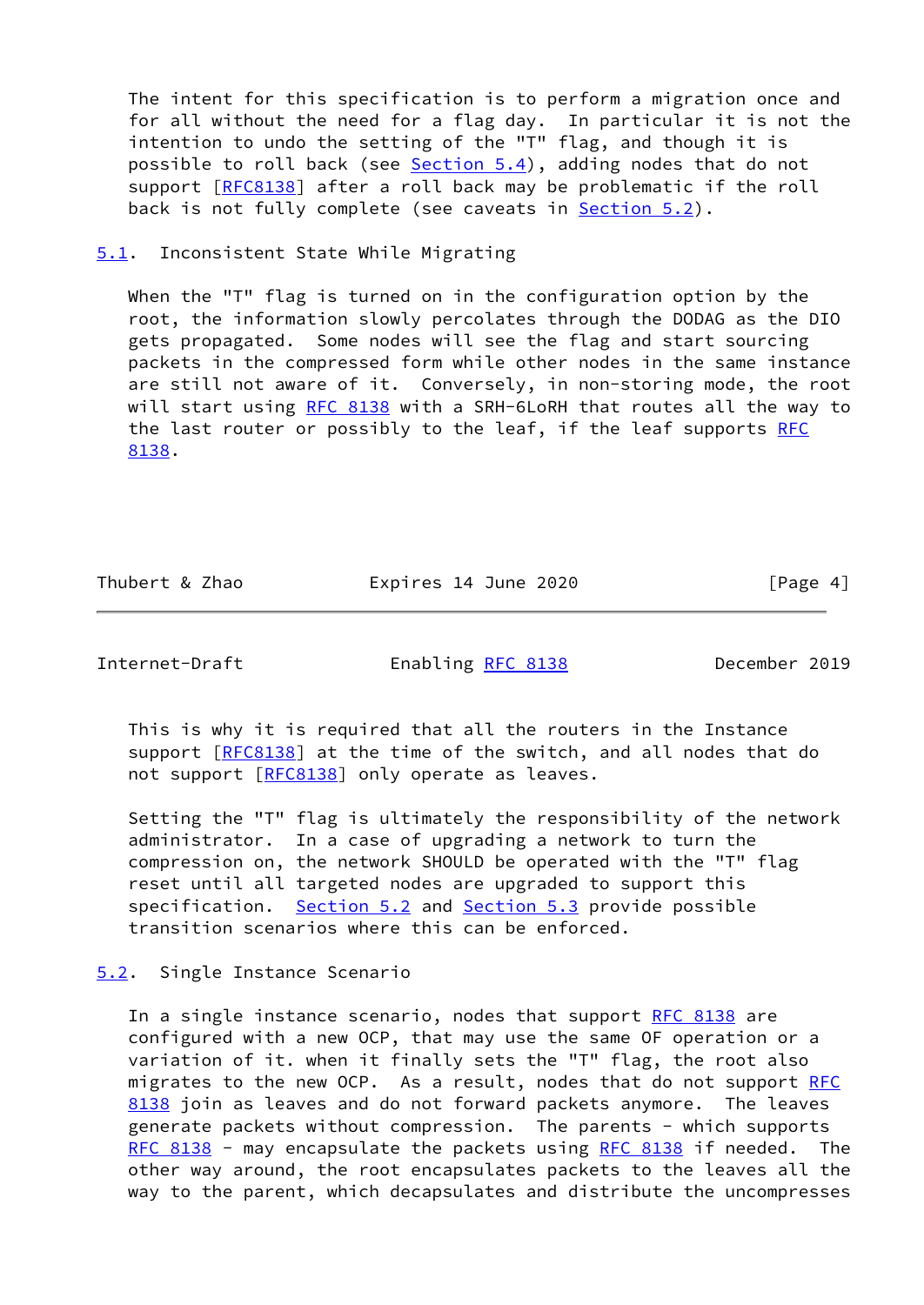inner packet to the leaf.

This scenario presents a number of caveats:

- \* The method consumes an extra OCP. It also requires a means to signal the capabilities of the leaf, e.g., using "RPL Mode of Operation extension" [\[MOP-EXT](#page-7-4)].
- $*$  If an implementation does not move to a leaf mode when the OCP is changed to an unknown one, then the node may be stalled.
- \* If the only possible parents of a node are nodes that do not support [RFC 8138,](https://datatracker.ietf.org/doc/pdf/rfc8138) then that node will loose all its parent at the time of the migration and it will be stalled until a parent is deployed with the new capability.
- \* Nodes that only support [RFC8138](https://datatracker.ietf.org/doc/pdf/rfc8138) for forwarding may not parse the RPI in native form. If such nodes are present, the parent needs to encapsulate with [RFC8138](https://datatracker.ietf.org/doc/pdf/rfc8138).

| Thubert & Zhao | Expires 14 June 2020 | [Page 5] |
|----------------|----------------------|----------|
|                |                      |          |

<span id="page-5-1"></span>Internet-Draft Enabling [RFC 8138](https://datatracker.ietf.org/doc/pdf/rfc8138) December 2019

# <span id="page-5-0"></span>[5.3](#page-5-0). Double Instance Scenario

 An alternate to the Single Instance Scenario is to deploy an additional Instance for the nodes that support [\[RFC8138](https://datatracker.ietf.org/doc/pdf/rfc8138)]. The two instances operate as ships-in-the-night as specified in [\[RFC6550](https://datatracker.ietf.org/doc/pdf/rfc6550)]. The preexisting Instance that does not use [[RFC8138\]](https://datatracker.ietf.org/doc/pdf/rfc8138), whereas the new Instance does. This is signaled by the "T" flag which is only set in the configuration option in DIO messages in the new Instance.

 Nodes that support [RFC 8138](https://datatracker.ietf.org/doc/pdf/rfc8138) participate to both Instances but favor the new Instance for the traffic that they source. On the other hand, nodes that only support the uncompressed format would either not be configured for the new instance, or would be configured to join it as leaves only.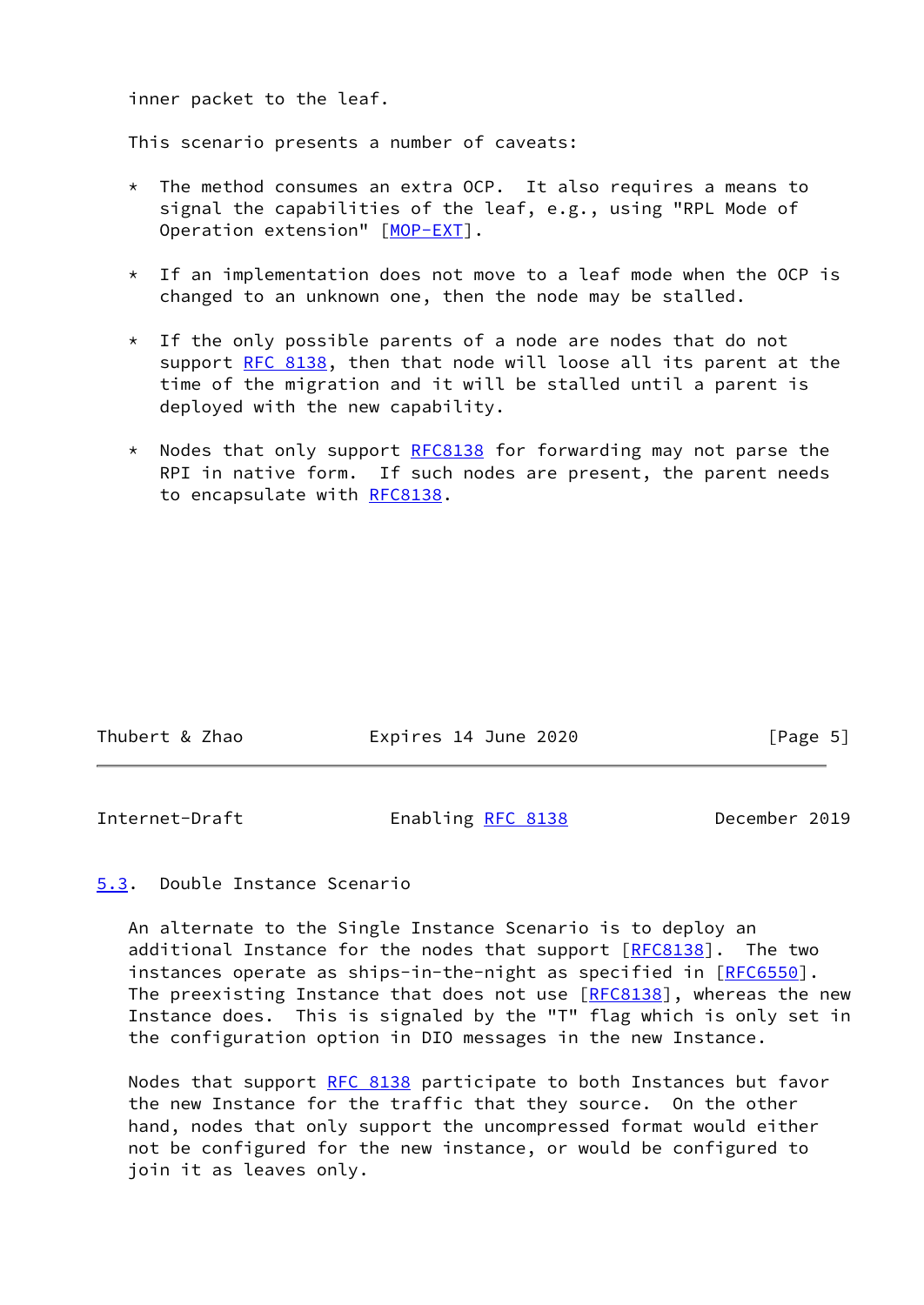This method eliminates the risks of nodes being stalled that are described in [Section 5.2](#page-4-1) but requires implementations to support at least two RPL Instances and demands management capabilities to introduce new Instances and deprecate old ones.

<span id="page-6-0"></span>[5.4](#page-6-0). Rolling Back

After downgrading a network to turn the [\[RFC8138](https://datatracker.ietf.org/doc/pdf/rfc8138)] compression off, the administrator SHOULD make sure that all nodes have converged to the "T" flag reset before allowing nodes that do not support the compression in the network (see caveats in [Section 5.2](#page-4-1)).

It is RECOMMENDED to only deploy nodes that support [\[RFC8138](https://datatracker.ietf.org/doc/pdf/rfc8138)] in a network where the compression is turned on. A node that does not support [\[RFC8138](https://datatracker.ietf.org/doc/pdf/rfc8138)] MUST only be used as a leaf.

### <span id="page-6-1"></span>[6](#page-6-1). IANA Considerations

 This specification updates the Registry for the "DODAG Configuration Option Flags" that was created for [[RFC6550\]](https://datatracker.ietf.org/doc/pdf/rfc6550) as follows:

|            | Bit Number   Capability Description               | Reference |
|------------|---------------------------------------------------|-----------|
| $\sqrt{2}$ | Turn on <u>RFC8138</u> Compression (T)   THIS RFC |           |

Table 1: New DODAG Configuration Option Flag

Thubert & Zhao **Expires 14 June 2020** [Page 6]

<span id="page-6-3"></span>Internet-Draft Enabling [RFC 8138](https://datatracker.ietf.org/doc/pdf/rfc8138) December 2019

#### <span id="page-6-2"></span>[7](#page-6-2). Security Considerations

 Turning the "T" flag on before some routers are upgraded may cause a loss of packets. The new bit is protected as the rest of the configuration so this is just one of the many attacks that can happen if an attacker manages to inject a corrupted configuration.

Turning the "T" flag on and off may create inconsistencies in the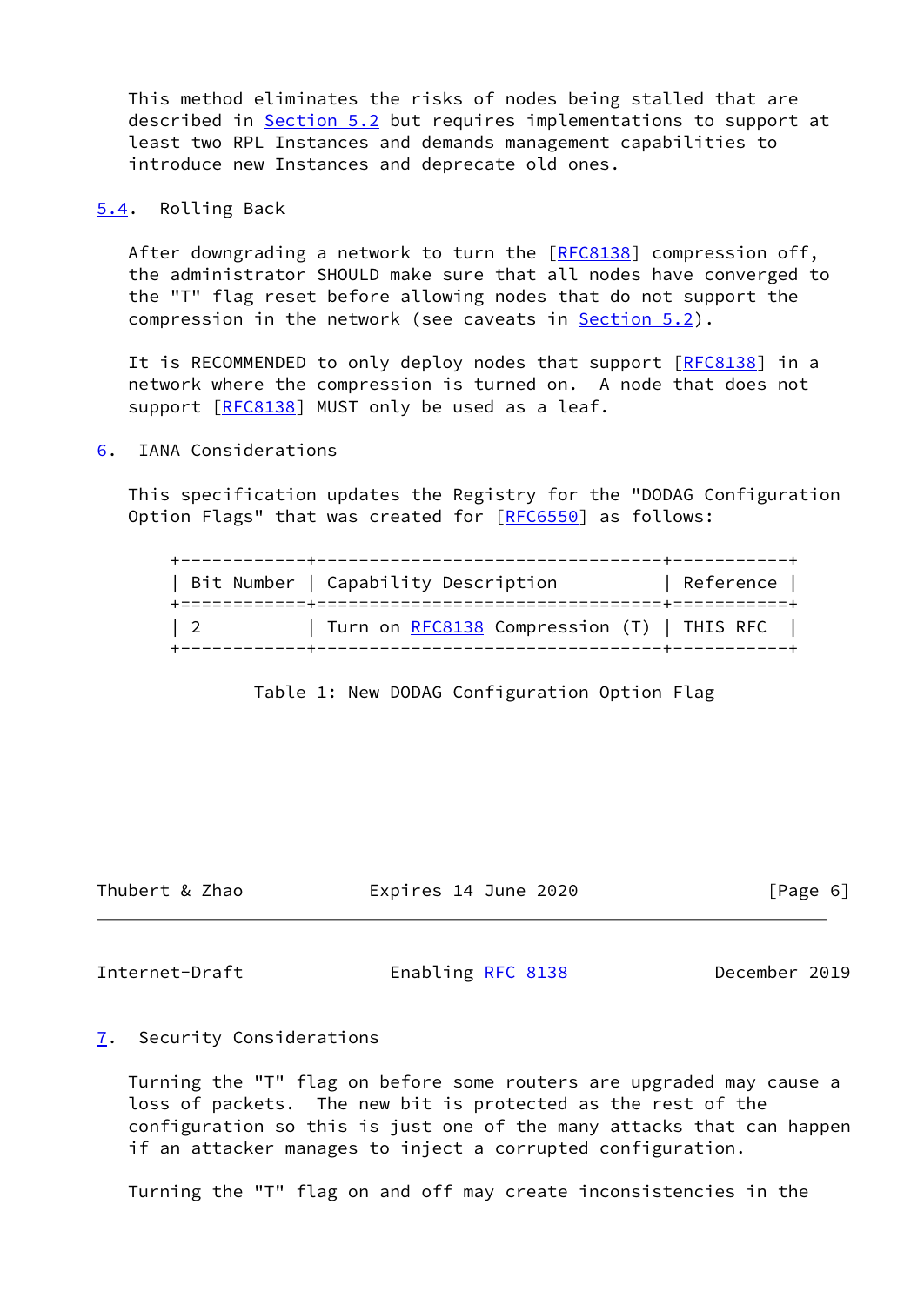network but as long as all nodes are upgraded to [RFC 8138](https://datatracker.ietf.org/doc/pdf/rfc8138) support they will be able to forward both forms. The draft insists that the source is responsible for selecting whether the packet is compressed or not, and all routers must use the format that the source selected. So the result of an inconsistency is merely that both forms will be present in the network, at an additional cost of bandwidth for packets in the uncompressed form.

- <span id="page-7-0"></span>[8](#page-7-0). Acknowledgments
- <span id="page-7-1"></span>[9](#page-7-1). Normative References
	- [RFC2119] Bradner, S., "Key words for use in RFCs to Indicate Requirement Levels", [BCP 14](https://datatracker.ietf.org/doc/pdf/bcp14), [RFC 2119](https://datatracker.ietf.org/doc/pdf/rfc2119), DOI 10.17487/RFC2119, March 1997, <[https://www.rfc-editor.org/info/rfc2119>](https://www.rfc-editor.org/info/rfc2119).
	- [RFC8174] Leiba, B., "Ambiguity of Uppercase vs Lowercase in [RFC](https://datatracker.ietf.org/doc/pdf/rfc2119) [2119](https://datatracker.ietf.org/doc/pdf/rfc2119) Key Words", [BCP 14](https://datatracker.ietf.org/doc/pdf/bcp14), [RFC 8174,](https://datatracker.ietf.org/doc/pdf/rfc8174) DOI 10.17487/RFC8174, May 2017, [<https://www.rfc-editor.org/info/rfc8174](https://www.rfc-editor.org/info/rfc8174)>.
	- [RFC6550] Winter, T., Ed., Thubert, P., Ed., Brandt, A., Hui, J., Kelsey, R., Levis, P., Pister, K., Struik, R., Vasseur, JP., and R. Alexander, "RPL: IPv6 Routing Protocol for Low-Power and Lossy Networks", [RFC 6550](https://datatracker.ietf.org/doc/pdf/rfc6550), DOI 10.17487/RFC6550, March 2012, <[https://www.rfc-editor.org/info/rfc6550>](https://www.rfc-editor.org/info/rfc6550).
- <span id="page-7-4"></span><span id="page-7-2"></span>[10.](#page-7-2) Informative References
	- [RFC8138] Thubert, P., Ed., Bormann, C., Toutain, L., and R. Cragie, "IPv6 over Low-Power Wireless Personal Area Network (6LoWPAN) Routing Header", [RFC 8138](https://datatracker.ietf.org/doc/pdf/rfc8138), DOI 10.17487/RFC8138, April 2017, [<https://www.rfc-editor.org/info/rfc8138](https://www.rfc-editor.org/info/rfc8138)>.
	- [MOP-EXT] Jadhav, R., Thubert, P., and M. Richardson, "Mode of Operation extension and Capabilities", Work in Progress, Internet-Draft, [draft-ietf-roll-mopex-cap-01,](https://datatracker.ietf.org/doc/pdf/draft-ietf-roll-mopex-cap-01) 2 November

| Thubert & Zhao | Expires 14 June 2020 | [Page 7] |
|----------------|----------------------|----------|
|                |                      |          |

<span id="page-7-3"></span>Internet-Draft Enabling [RFC 8138](https://datatracker.ietf.org/doc/pdf/rfc8138) December 2019

2019, [<https://tools.ietf.org/html/draft-ietf-roll-mopex-](https://tools.ietf.org/html/draft-ietf-roll-mopex-cap-01)